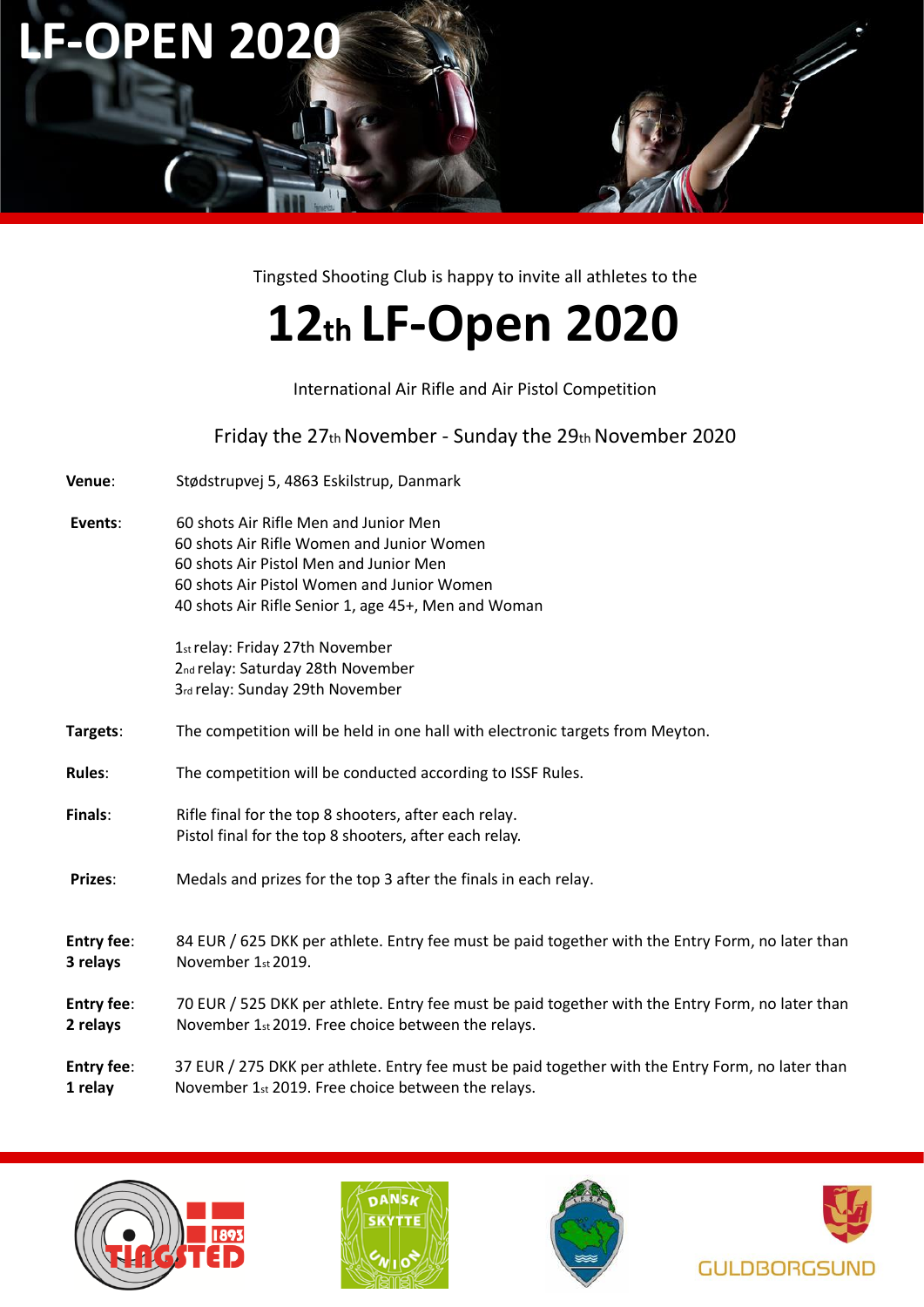

**Catering**: It will be possible to have a light lunch at the shooting range Friday, Saturday and Sunday.

**Accommodation**: If you need help booking accommodation, please contact the Organising Committee.

#### Some possibilities

| Youth Hostel:               | Sakskøbing, 4990 Sakskøbing          |
|-----------------------------|--------------------------------------|
| Motel:                      | Højmølle Kro, 4863 Eskilstrup        |
| Hotel:                      | Hotel Falster, 4800 Nykøbing Falster |
| <b>Holiday Homes:</b>       | Sol og Strand                        |
| Motel:                      | Majbølle Gamle Skole                 |
| If you need help, just ask. |                                      |

www.sakskoebing-vandrerhjem.dk www.booking.com/motel-hojmolle-kro [www.booking.com/Hotel-Falster](http://www.google.com/aclk?sa=l&ai=CeisGuGrbU8O7CYehygPq0IK4AajZpPkEkKTAsDOkyrK-CggAEAEg1IC9DSgDUMmVtqP5_____wFg0anAgtgHoAHS5q7-A8gBAakCfvVUafRztj7IAxuqBCJP0KJgMExkc0QmP7ufyXSmDrtMa1qUGYOsCIH23GeN8QEWgAeY0rsIkAcB&sig=AOD64_2Bljrx7Fd-4p2Ccie0h6xSbG5Bew&adurl=http://www.booking.com/hotel/dk/falster.da.html%3Faid%3D313140%3Blabel%3Dfalster-fjsXwktGrT36FqRz9jN2VgS13741315232:pl:ta:p1:p2:ac:ap1t1:nes%3Bws%3D&nb=1&res_url=http%3A%2F%2Fsoeg.jubii.dk%2Fweb%3Fq%3DHotel%2520Falster&rurl=http%3A%2F%2Fsoeg.jubii.dk%2Fweb%3Fq%3Dmotel%2520h%25C3%25B8jm%25C3%25B8lle%2520kro&nm=11) www.sologstrand.dk www.motel-majbolle.dk

**Payments**: All payments must be made no later than November 1st 2020. **International payments:**  IBAN: DK6662200001104833 Swift code: LOBADK21 Please state the full name of the athlete that the fee relates to. **National payments:**  Lollands Bank: Reg.nr.: 6220 Konto nr.: 0001104833 Please state the full name of the athlete that the fee relates to.

## **Program**

Friday, November 27 th Free training,  $1$ <sub>st</sub> Relay and finals Saturday, November 28 th<sub>2nd</sub> Relay and finals Sunday, November 29 th 3nd Relay and finals *Subject to change.* 

# **The Competition is subject to be cancelled if the Covid19 situation doesn't allow competitions.**

We look forward to seeing you in Denmark!

Kind regards

Have

Lolland-Falsters Skytteforbund Tingsted Skytteforening

likual Chen

President, Carsten Klich **Dragonizier Committee, Mikael Green** 

 $\chi$ auns Danish Shooting Union